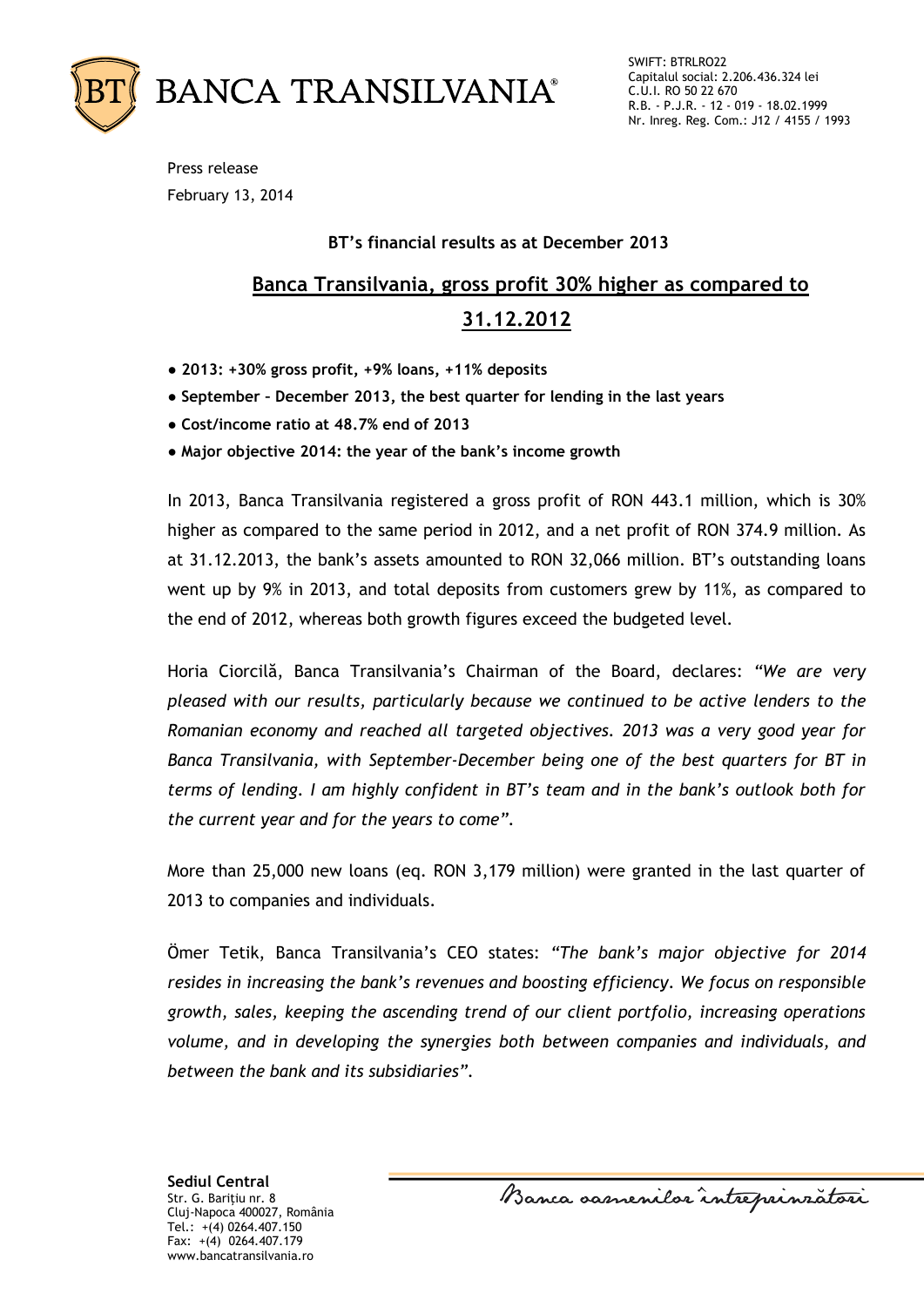#### **BT's FINANCIAL RESULTS 2013 - details:**

BT's ongoing contribution to economy financing in 2013 fuelled the increase in Banca Transilvania's operating income. This is 12% higher, i.e. RON 1,659 million in 2013, versus the same period last year, when the operating income amounted to RON 1,484 million. The net interest margin in 2013 was 3.92%. Banca Transilvania's positive result in 2013 was also due to the efficiency increase and cost-control efforts, which led to an improvement of the cost/income ratio by more than 3 basis points, reaching 48.7% in 2013.

BT's outstanding loans as at 31.12.2013 were RON 19,160 million, and deposits from customers reached RON 25,804 million – the loan-deposit ratio being 74.25%.

The bank's active client base – individuals and companies – was also on the increase, from 1.67 million clients as at 31.12.2012 to almost 1.76 million as at 31.12.2013. Banca Transilvania focused mainly on Retail and SME clients, as well as on specialized segments, i.e. the agriculture and healthcare sectors. In line with the active client base, the number of operations through BT accounts grew by more than 8% versus the same period in 2012.

Banca Transilvania's lending policy last year, as in all previous years, was prudent and attentive to risk dispersion. End of 2013, non-performing loans PAR>90, represent 12.57% of the total loan portfolio of Banca Transilvania, below the average of the Romanian banking system. Non-performing loans are covered by related provisions and mortgage collateral at a level of 122.4%, featuring a relatively stable level in the last two years.

Net provision expenses for assets and loan commitments were 9% higher compared to last year, amounting to RON 407 million, but still within the budget for 2013. Banca Transilvania continued to apply the same prudential provisioning policy over the past year, strategy which aims at consolidating the bank's financial stability. The total balance of provisions is of RON 2,493 million as at 31 December 2013, compared to RON 2,111 million at the end of 2012.

Banca Transilvania ended the year 2013 with a portfolio of 2.1 million cards, generating transactions 13% higher than last year. Our market share in terms of transactions volume

Banca samenilor intreprinzatori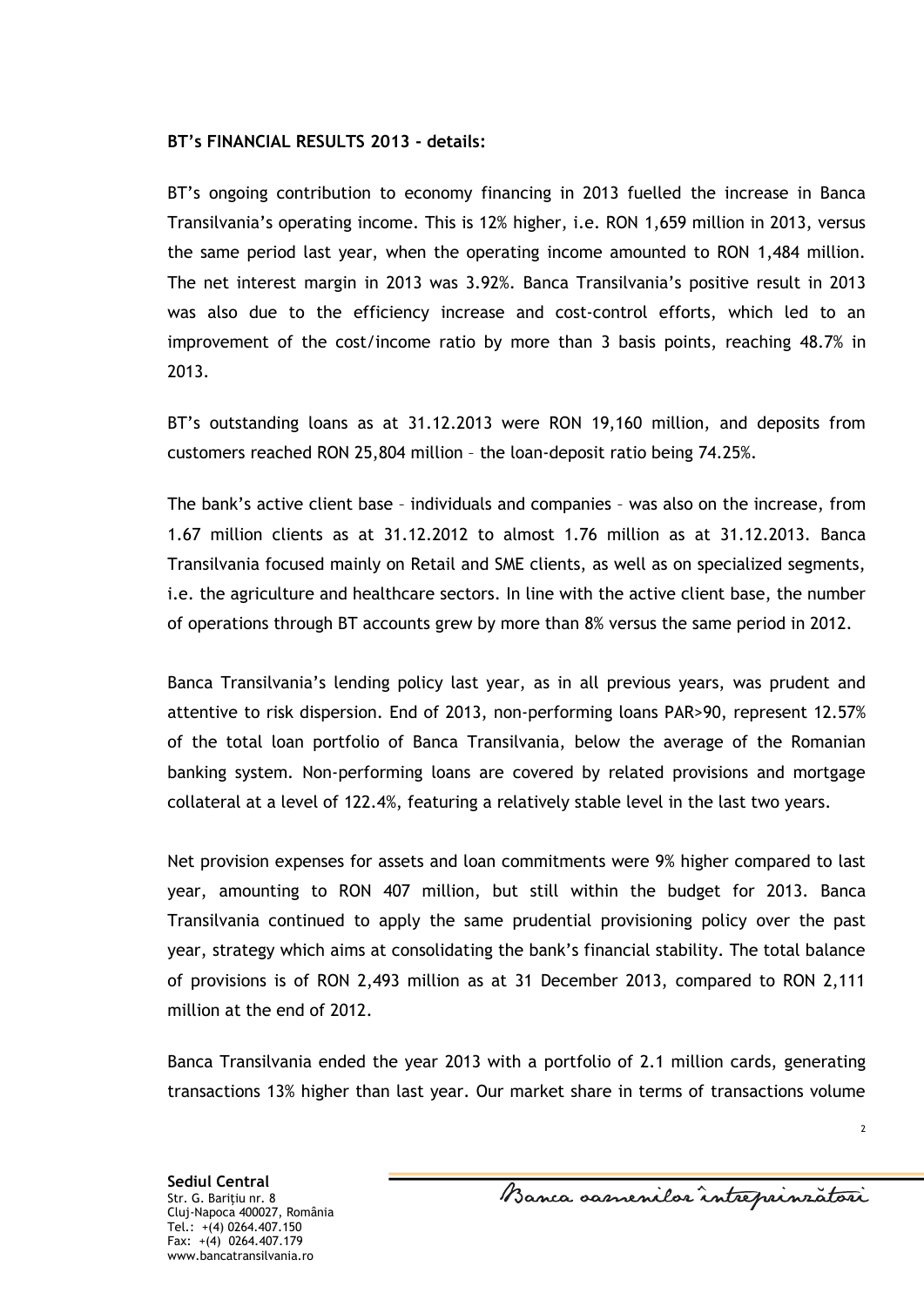exceeded 17%. Q4 2013 was a record for Banca Transilvania on the retail segment, the value of new retail loans amounting to RON 425 million.

As concerns company clients, the bank granted about 6.000 new loans in Q4, with an average exposure per client of RON 464 thousand. The year 2013 marked the beginning of the collaboration with several local corporates, a trend that we intend to maintain also in 2014.

In 2013, Banca Transilvania issued convertible subordinated bonds in amount of EUR 30 million and signed two subordinated loan facilities in total amount of EUR 40 million. Additionally, BT initiated a micro-credit guarantee facility with the European Investment Fund.

The bank's CAR is 13.78%, considering the aggregated profit for the year.

#### **Marketing Department**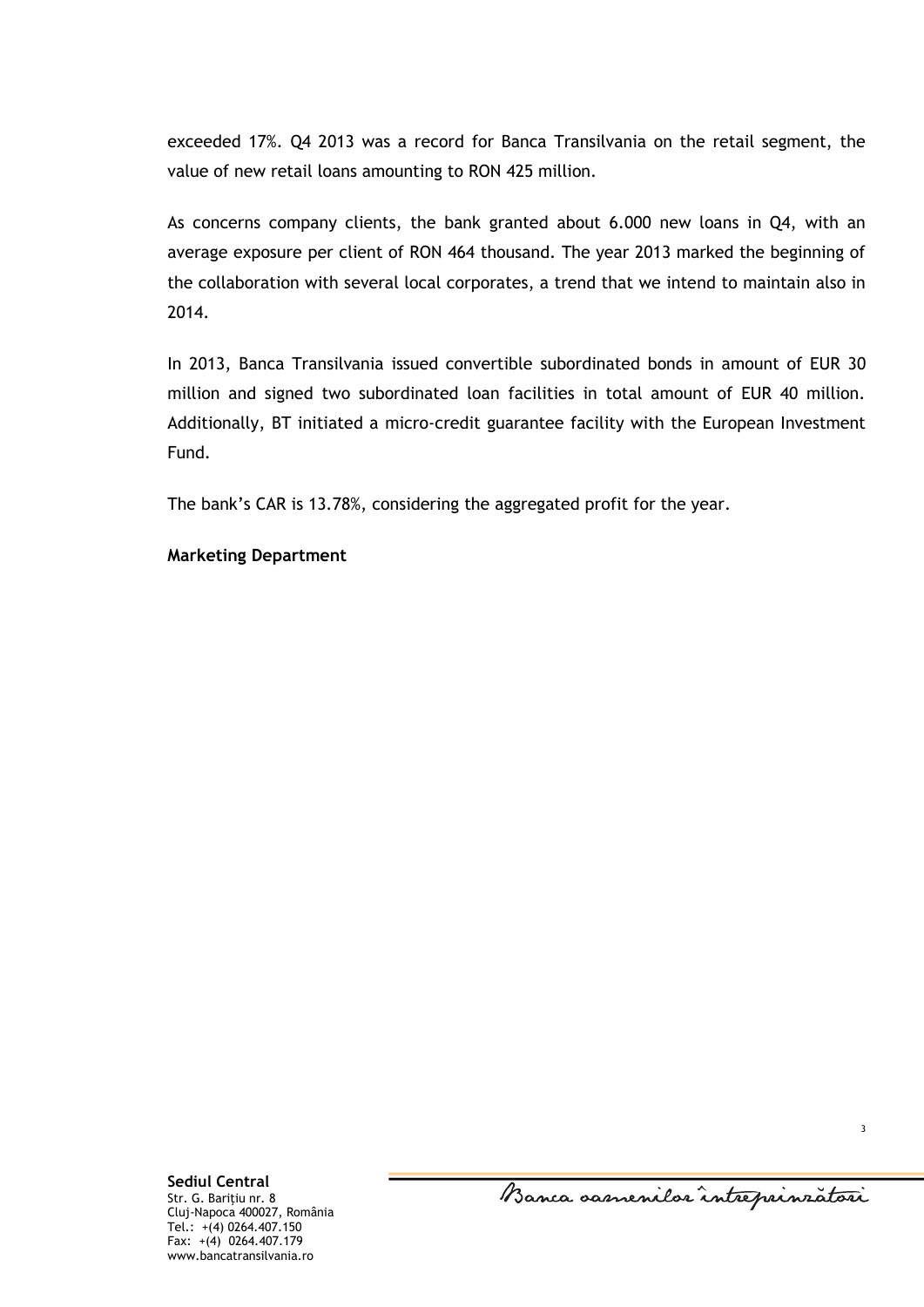#### **Annex**

## **FINANCIAL RESULTS, 31.12.2013**

| <b>BALANCE SHEET</b>                                                     |               |               | △ 31.12.2013   |
|--------------------------------------------------------------------------|---------------|---------------|----------------|
| RON thd.                                                                 | 31-Dec -13    | 31-Dec-12     | vs. 31.12.2012 |
|                                                                          |               |               |                |
| Cash and cash equivalents                                                | 4,102,253     | 5,576,290     | $-26.4%$       |
| Deposits with banks                                                      | 1,666,177     | 1,304,788     | 27.7%          |
| Securities                                                               | 92,335        | 78,326        | 17.9%          |
| Financial assets at fair value through profit or<br>loss and derivatives | 11,122        | 39,179        | $-71.6%$       |
| Loans and advances to customers - net                                    | 16,667,200    | 15,457,481    | 7.8%           |
| - Loans and advances to customers - gross                                | 19, 160, 259  | 17,568,485    | 9.1%           |
| - Loan provisions                                                        | (2, 493, 059) | (2, 111, 004) | 18.1%          |
| Investment securities, available for sale                                | 8,936,455     | 6,529,701     | 36.9%          |
| Intangible assets                                                        | 82,908        | 80,090        | 3.5%           |
| Tangible assets                                                          | 289,046       | 290,006       | $-0.3%$        |
| <b>Equity investments</b>                                                | 73,956        | 74,053        | $-0.1%$        |
| Other assets                                                             | 144,581       | 142,130       | 1.7%           |
| <b>Total assets</b>                                                      | 32,066,033    | 29,572,044    | 8.4%           |
|                                                                          |               |               |                |
| Deposits from banks                                                      | 418,959       | 45,953        | 811.7%         |
| Deposits from customers                                                  | 25,803,860    | 23, 232, 922  | 11.1%          |
| Loans from banks and other financial<br>institutions                     | 2,067,261     | 2,969,302     | $-30.4%$       |
| Subordinated liabilities                                                 | 337,913       | 288,810       | 17.0%          |
| Deferred tax liabilities                                                 | 59,985        | 28,228        | 112.5%         |
| <b>Other liabilities</b>                                                 | 295,473       | 311,892       | $-5.3%$        |
| <b>Total liabilities</b>                                                 | 28,983,451    | 26,877,107    | 7.8%           |
| Shareholders' equity                                                     |               |               |                |
| Share capital                                                            | 2,292,937     | 1,989,543     | 15.2%          |
| <b>Revaluation reserves</b>                                              | 28,997        | 38,125        | $-23.9%$       |
| Treasury shares                                                          | $-750$        | $-7,752$      | $-90.3%$       |
| Retained earnings                                                        | 430,061       | 376,144       | 14.3%          |
| Other reserves                                                           | 331,337       | 298,877       | 10.9%          |
| Total shareholders' equity                                               | 3,082,582     | 2,694,937     | 14.4%          |
| Total liabilities and shareholders' equity                               | 32,066,033    | 29,572,044    | 8.4%           |

Banca oamenilor intreprinzatori